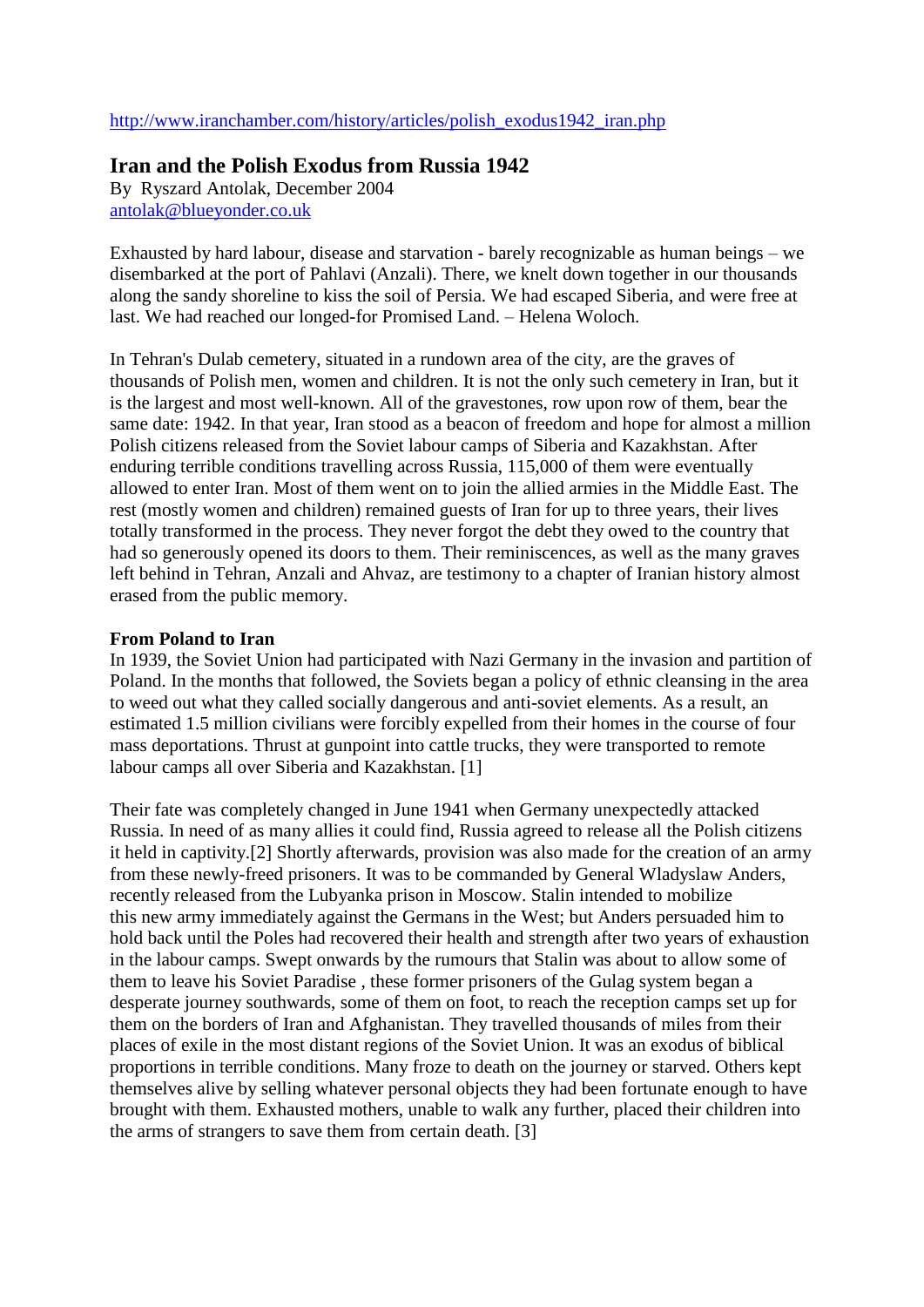Arrived at the army reception camps in Tashkent, Kermine, Samarkand and Ashkhabad, the refugees attempted to enlist in the Polish army, for which the Soviets had allocated some food and provisions. There was nothing, however, for the hundreds of thousands of hungry civilians, mostly women and children, who were camped outside the military bases. Instead of increasing provisions to the camps, the Soviets actually cut them. In response, the Polish army enlisted as many of the civilians as they could into its ranks, even children (regardless of age or sex) to save them from starvation. In the baking heat, dysentery, typhus, and scarlet fever became rampant. Communal graves in Uzbekistan could not keep up with the numbers who were dying. By 1942, only half of the 1.7 million Polish citizens arrested by the Soviets at the start of the war were still alive. Their salvation finally came when Stalin was persuaded to evacuate a fraction of the Polish forces to Iran. A small number of civilians were allowed to accompany them. The rest had no option but to remain behind and face their fate as Soviet citizens.

#### **Pahlavi**

The evacuation of Polish nationals from the Soviet Union took place by sea from Krasnovodsk to Pahlavi (Anzali), and (to a lesser extent) overland from Ashkabad to Mashhad. It was conducted in two phases: between 24 March and 5 April; and between the 10th and 30th of August 1942. In all, 115,000 people ere evacuated, 37,000 of them civilians, 18,000 children (7% of the number of Polish citizens originally exiled to the Soviet Union). A makeshift city comprising over 2000 tents (provided by the Iranian army) was hastily erected along the shoreline of Pahlavi to accommodate the refugees. It stretched for several miles on either side of the lagoon: a vast complex of bathhouses, latrines, disinfection booths, laundries, sleeping quarters, bakeries and a hospital. Every unoccupied house in the city was requisitioned, every chair appropriated from local cinemas. Nevertheless, the facilities were still inadequate. The Iranian and British officials who first watched the Soviet oil tankers and coal ships list into the harbour at Pahlavi on the 25th March 1942 had little idea how many people to expect or what physical state they might be in. Only a few days earlier, they had been alarmed to hear that civilians, women and children, were to be included among the evacuees, something for which they were totally unprepared.[4] The ships from Krasnovodsk were grossly overcrowded. Every available space on board was filled with passengers. Some of them were little more than walking skeletons covered in rags and lice. Holding fiercely to their precious bundles of possessions, they disembarked in their thousands at Pahlavi and kissed the soil of Persia. Many of them sat down on the shoreline and prayed, or wept for joy. They were free at last! They had not quite escaped, however. Weakened by two years of starvation, hard labour and disease, they were suffering from a variety of conditions including exhaustion, dysentery, malaria, typhus, skin infections, chicken blindness and itching scabs. General Esfandiari, appointed by the Iranians to oversee the evacuation, met with his Polish and British counterparts to discuss how to tackle the spread of Typhus, the most serious issue facing them.

It was decided to divide the reception area into two parts: an infected area and a clean area, separated from each other by a barbed wire fence. On arrival, those who were suspected of having infectious diseases were quarantined in the closed section for four days, or else sent to the camp hospital. 40% of patients admitted to the hospital were suffering from typhus. Most of these died within a month or two of arriving. At this time there were only 10 doctors and 25 nurses in the whole of Pahlavi. In the clean area, the arrivals were channelled into a series of tents where their clothes were collected and burned. They were then showered, deloused, and some of them had their heads shaved in the interests of hygiene. As a result, women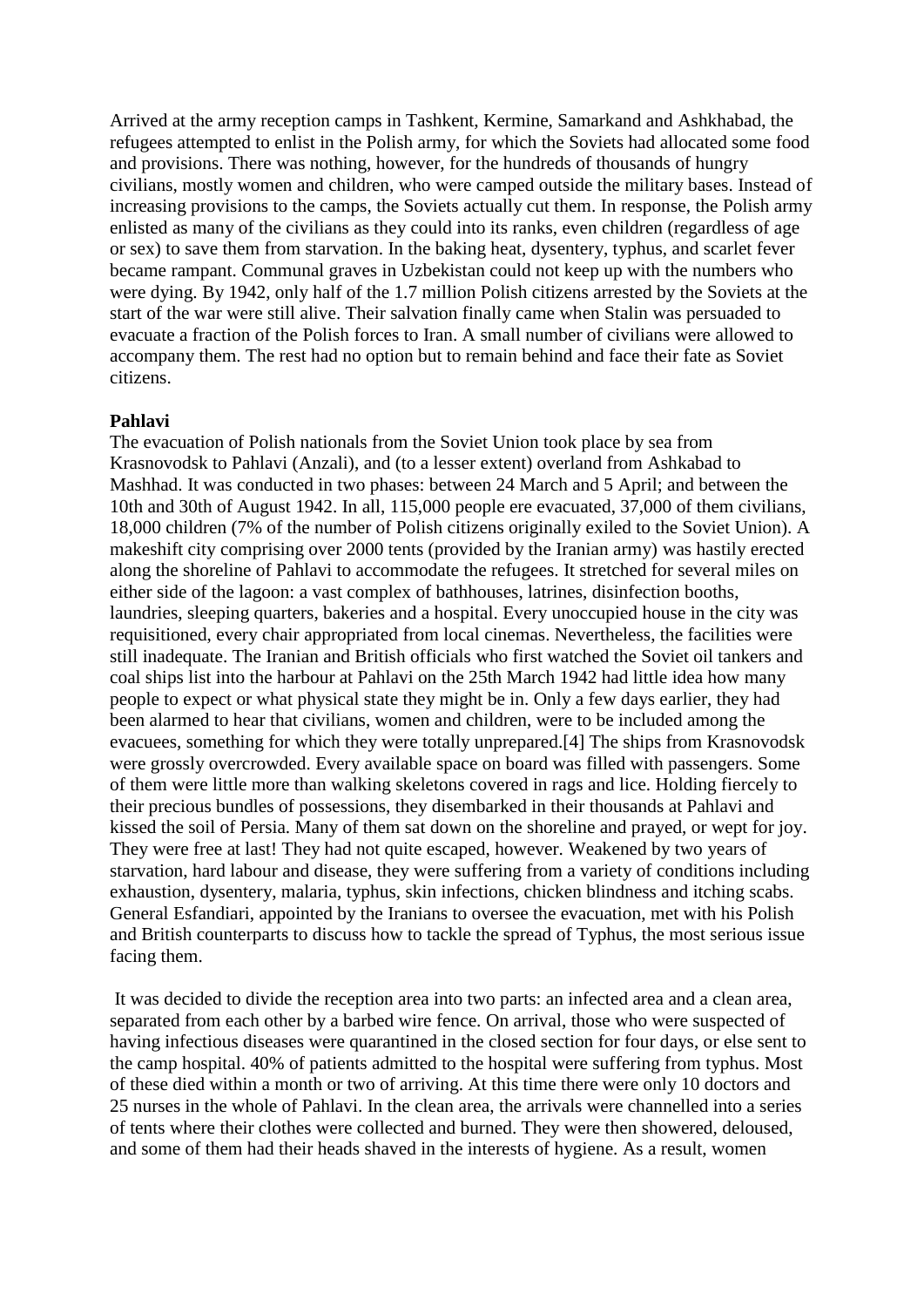began to wear headscarves to conceal their baldness. Finally, they were given sheets, blankets and fresh clothes by the Red Cross and directed to living quarters.

Food provision was inappropriate. Corned beef, fatty soup and lamb, distributed by the British soldiers, caused havoc with digestions accustomed only to small pieces of dry bread. They could not tolerate the rich food, and a large number died purely from the results of overeating. Beggarly, unwell and dishevelled, the Polish refugees were nourished more by the smiles and generosity of the Iranian people than by the food dished out by British and Indian soldiers. Iran at that time was going through one of the unhappier episodes of her history. Occupied by the Russians and the British, her relations with the soldiers of these two countries were understandably strained and difficult. With the Poles, however, there was an immediate affinity which was evident from the moment they arrived and which extended from the lowest to the highest levels of society.

On 11th April 1942 Josef Zajac, chief of Polish forces in the Middle East, noted in his diary on a visit to Tehran that the Persian population were better disposed to them than either the British or the White Russian émigrés (who were distinctly hostile). His relationship with the Iranian Minister of War, Aminollah Jahanbani (released a year earlier from prison for plotting against Shah Reza Pahlavi), was genuinely friendly and cordial. During the course of their discussions together on 13th April 1942, they discovered that they had been students together at the same French military academy.[5] Personal friendships such as these further smoothed relations between the two populations. Contacts between Polish and Persian soldiers were equally cordial. The custom of Polish soldiers saluting Persian officers on the streets sprang up spontaneously, and did not go unnoticed by the Iranians.

## **Isfahan: The City Of Polish Children**

Washed up in the detritus of evacuees arriving at Pahlavi had been over 18,000 children of all ages and sexes (mostly girls).[6] Not all of them were orphans. Some had been separated from their families during the long journey through Russia. Their condition was especially desperate. Many were painfully emaciated and malnourished. Orphanages were set up in immediately in Pahlavi, Tehran and Ahvaz to deal with them as a matter of urgency.

The first major orphanage to be opened was situated in Mashhad, and was run by an order of Christian nuns. It opened its doors on March 12 1942. The children at this home were predominantly those transported over the border from Ashkabad by trucks

Eventually, however, Isfahan was chosen as the main centre for the care of Polish orphans, particularly those who were under the age of seven. They began arriving there on 10th April 1942. It was believed that in the pleasant surroundings and salutary air of this beautiful city, they would have a better chance of recovering their physical and mental health. Iranian civil authorities and certain private individuals vacated premises to accommodate the children. Schools, hospitals and social organizations sprang up quickly all over the city to cater for the growing colony. The new Shah took especial interest in the Polish children of Isfahan. He allowed them the use of his swimming pool, and invited groups of them to his palace for dinner. In time, some of the children began to learn Farsi and were able to recite Persian poems to a delegation of Iranian officials who visited the city. At its peak, twenty-four areas of the city were allocated to the orphans. As a result, Isfahan became known ever after in Polish émigré circles as The City of Polish Children.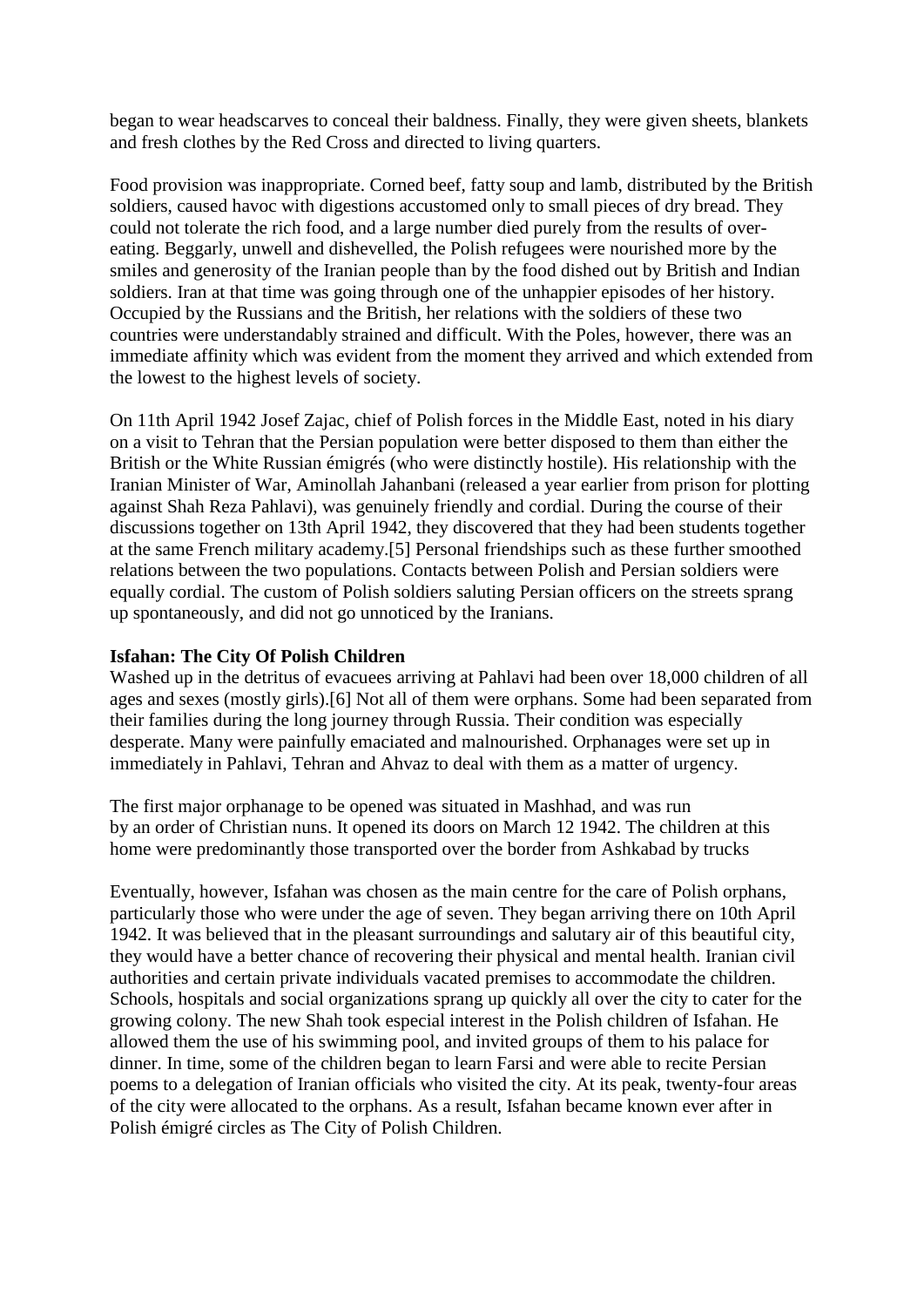## **Exile in Iran**

The refugees remained in Pahlavi for a period of a few days to several months before being transferred to other, more permanent camps in Tehran, Mashhad, and Ahvaz. Tehran possessed the greatest number of camps. A constant stream of trucks transported the exiles by awkward twisted roads from the Caspian to Quazvin, where they were put up for the night on school floors, before continuing their journey next morning to the capital.

Tehran's five transit camps, one army and four civilian, were situated in various parts of the metropolitan area. Once again, certain Iranian authorities and individuals volunteered buildings (even sports stadiums and swimming baths) for the exclusive use of the refugees. Camp No.2, however, (the largest) was nothing more than a collection of tents outside the city.

Camp No. 4, was a deserted munitions factory.

No. 3 was situated in the Shah s own garden, surrounded by flowing water and beautiful trees There was also a Polish hospital in the city, a hostel for the elderly, an orphanage (run by the Sisters of Nazareth) and

a convalescent home for sick children (Camp No. 5) situated in Shemiran.

Most able-bodied men (and women) of military age enlisted forthwith in the army and were assigned to military camps. Their stay in Iran was a short one. The army was quickly evacuated to Lebanon and included in the Polish forces being reformed there. Their route to Lebanon was either overland from Kermanshah (6 rest stations were set up for them along the way to Latrun), or by ship from the southern port of Ahvaz. The remainder women, children and men over the age of military service - remained behind in Iran, some of them for periods up to three years.

Something more than food and clothing are necessary for the human spirit to survive and grow. Art and Culture are antibodies to feelings of despondency and decay, and within a few months of their arrival, the exiles had set up their own theatres, art galleries, study circles, and radio stations all over the city. Artists and craftsmen began to give exhibitions. Polish newspapers began to spring up; and restaurants began to display Polish flags on the streets.

Among the organizations formed to care for the educational and cultural needs of the exiles was the influential Institute of Iranian Studies begun by a small group of Polish academicians.[7] In three years from 1943 to 1945 this group published three scholarly volumes and scores of other articles on Polish-Iranian affairs. Most of the material was later translated into Farsi and published under the title Lahestan.

By 1944, however, Iran was already emptying of Poles. They were leaving for other D.P camps in places such as Tanganyika, Mexico, India, New Zealand and the UK. Their main exit route was Ahvaz, where an area of the city still called Campolu today, is a distant echo of its original name Camp Polonia. Mashhad s last children left on the 10 June 1944. Ahvaz finally closed its camp doors in June 1945. The last transport of orphans left Isfahan for Lebanon on the 12 October 1945.

## **What Remains**

The deepest imprint of the Polish sojourn in Iran can be found in the memoirs and narratives of those who lived through it. The debt and gratitude felt by the exiles towards their host country echoes warmly throughout all the literature. The kindness and sympathy of the ordinary Iranian population towards the Poles is everywhere spoken of. [8]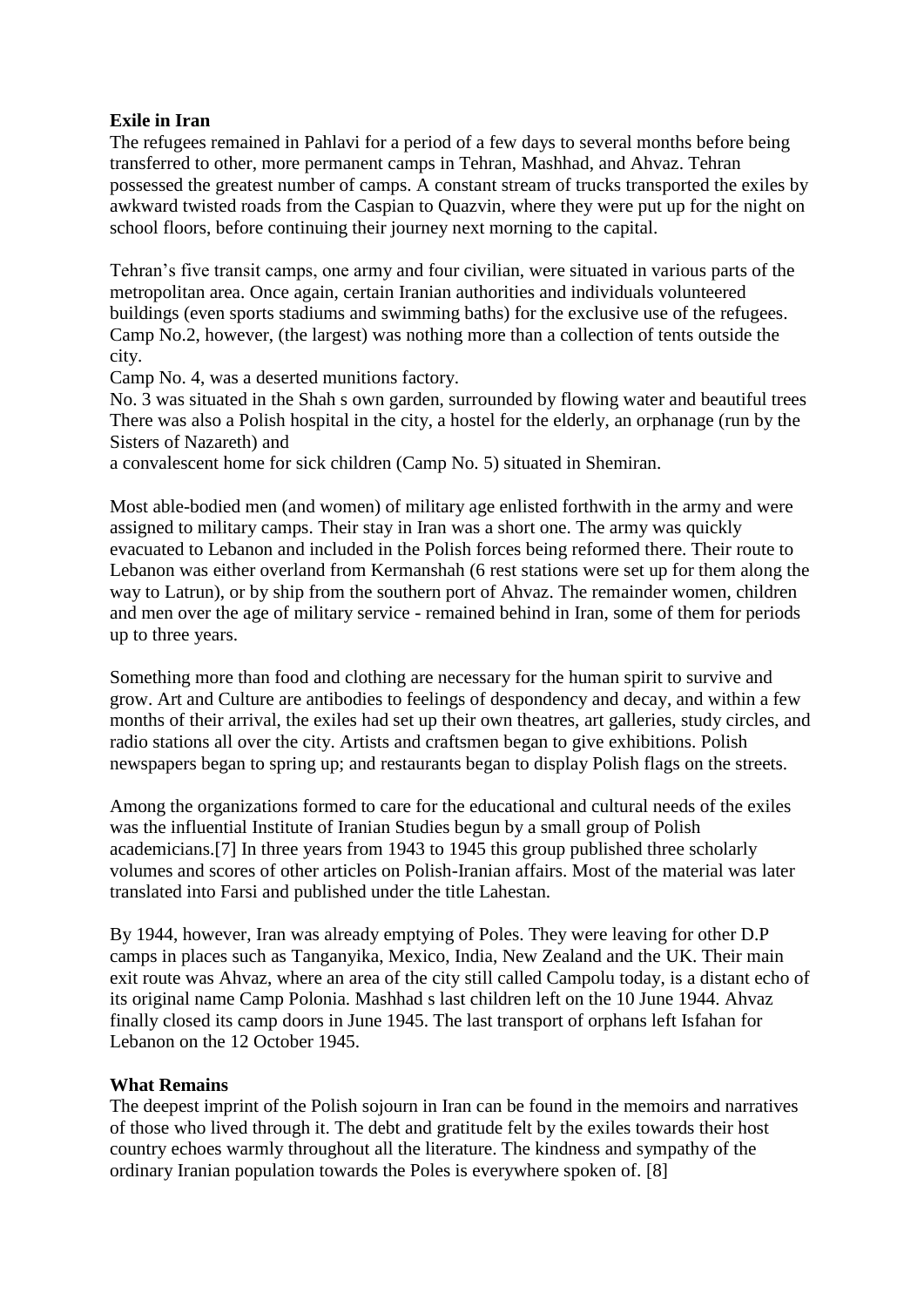The Poles took away with them a lasting memory of freedom and friendliness, something most of them would not know again for a very long time. For few of the evacuees who passed through Iran during the years 1942 1945 would ever to see their homeland again. By a cruel twist of fate, their political destiny was sealed in Tehran in 1943. In November of that year, the leaders of Russia, Britain and the USA met in the Iranian capital to decide the fate of Postwar Europe. During their discussions (which were held in secret), it as decided to assign Poland to the zone of influence of the Soviet Union after the war. It would lose both its independence and its territorial integrity. The eastern part of the country, from which the exiles to Iran had been originally expelled, would be incorporated wholesale into the Soviet Union. The Polish government was not informed of the decision until years later, and felt understandably betrayed. 48,000 Polish soldiers would lose their lives fighting for the freedom of the very nations whose governments had secretly betrayed them in Tehran, and later (in 1945) in Yalta.[9]

## **Footnotes**

1. There were four mass deportations of the civilian population of eastern Poland in 1940/41 alone:

a) 10 Feb 1940. 250,000 from rural areas sent to Siberia in 110 cattle trains.

b) 13 April 1940. 300,000, mostly women & children 160 trains) mostly to Kazakhstan and Altai Kraj.

c) June/July 1940. 400,000 to Archangielsk, Sverdlovsk, Novosibirsk etc.

d) June 1941. 280,000 to various part of USSR. Some 500,000 Poles had also been arrested by the Soviets between 1939 and 1941, mostly the government officials, judges teachers lawyers, intellectuals, writers etc. So the total of 1.7 million Poles were in captivity in the Soviet Union.

2. Under an agreement signed on 30th July 1941 by the Polish premier, General Sikorski and the Russian representative I. Mayski, Russia agreed to release all the Poles who had been arrested under what was termed an amnesty. The word amnesty was extremely ill-chosen. The amnesty was signed in London in the presence of Winston Churchill and Anthony Eden.

3. Although the amnesty was announced in July, the news did not filter through to many of the remoter camps of eastern Siberia until December. For others, the news never reached them at all, and they remained in Russia.

4. General Anders himself took the responsibility to evacuate the civilians before he had even discussed it with the British.

5. They had studied at the Ecole Superieure de Guerre in Paris. General Anders, who visited Jahanbani in Teheran a few months later, was also a graduate of this school.

6. On Jan 6 1943, the Polish embassy was told to close all 400 of its welfare agencies on Russian soil (including orphanages and hospitals). Two months later, all Polish citizens remaining on Russian soil were deemed to be Soviet citizens.

7. The president was Stanislaw Koscialkowski.

8. The word kish-mish passed into the vocabulary of the survivors. Many Polish boys were named Dariusz, still extremely popular as a boy s name in Poland today.

9. Polish soldiers were not even allowed to participate in the Victory parade in London in 1945.

References:

- 1. Faruqi, Anwar. Forgotten Polish Exodus to Iran. Washington Post. 23 Nov 2000.
- 2. . Kunert, Andrzej. K., Polacy w Iranie 1942-45. Vol I. R.O.P.W.i M. Warsawa. 2002.
- 3. 3. Mironowicz, Anna, Od Hajnowki do Pahlewi. Editions Spotkania. Paris 1986.